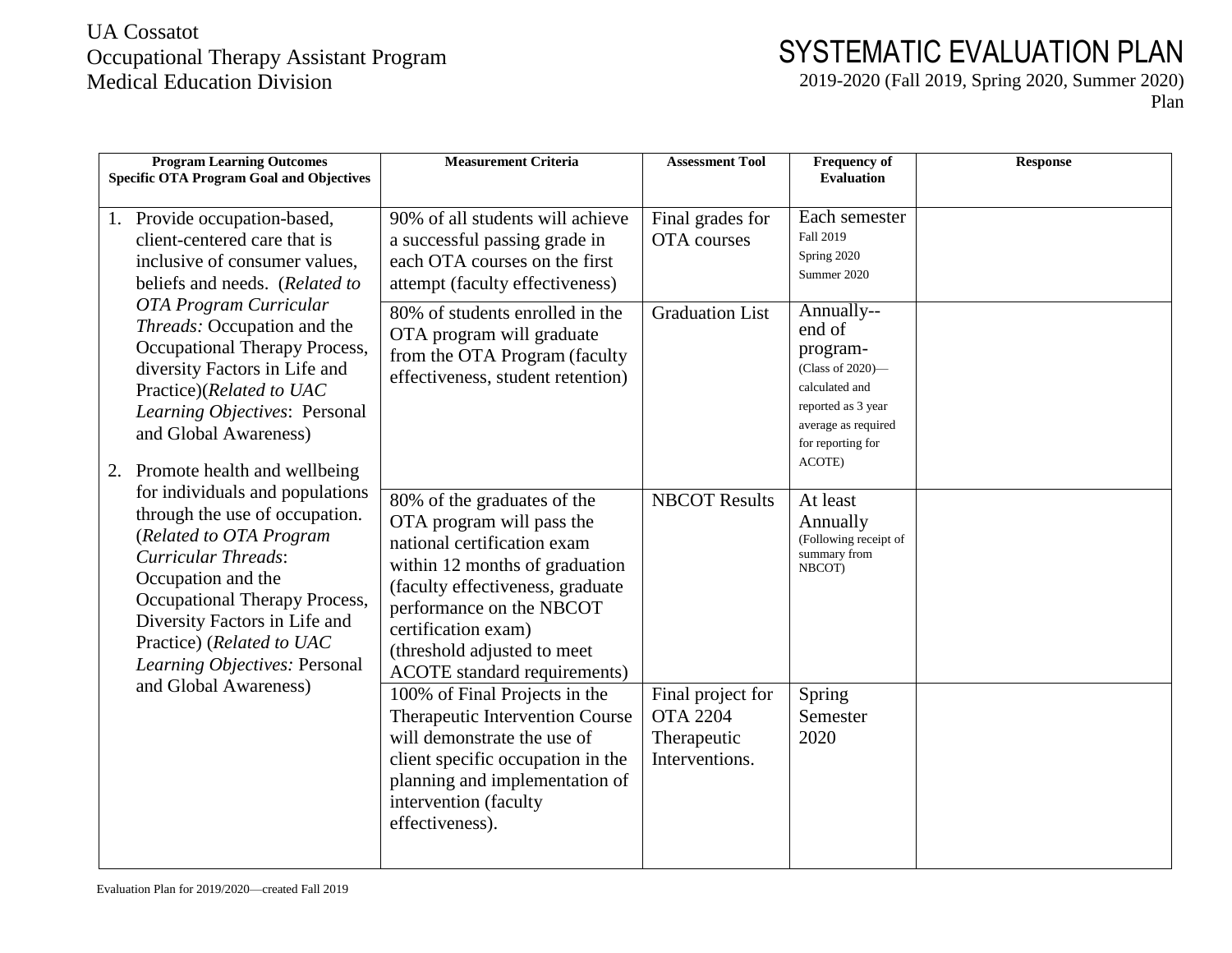| Implement innovative<br>3.<br>strategies in the provision of<br>services to individuals and<br>populations within the<br>community. (Related to OTA<br>Curricular Threads:<br>Occupation and the                     | 90% of students will indicate<br>that they had access to needed<br>resources, equipment, and<br>supplies to complete courses<br>and labs to maximize learning<br>(program satisfaction).                                                      | <b>End of Course</b><br>surveys for OTA<br>2204, 2103,<br>2104, 2113, and<br>2203 (lab scores<br>averaged for<br>scores of 3 or 4<br>out of $4$ ) | Each semester                                 |  |
|----------------------------------------------------------------------------------------------------------------------------------------------------------------------------------------------------------------------|-----------------------------------------------------------------------------------------------------------------------------------------------------------------------------------------------------------------------------------------------|---------------------------------------------------------------------------------------------------------------------------------------------------|-----------------------------------------------|--|
| Occupational Therapy Process,<br>Diversity Factors in Life and in<br>Practice, Professional Critical<br>Thinking and Reasoning)<br>(Related to UAC Learning<br>Objectives: Personal and<br>Global Awareness, Problem | Advisory council members will<br>complete survey for curriculum<br>review, program equipment,<br>assessment tools at least<br>annually (program satisfaction)<br>and indicate needed adjustments<br>to curriculum.                            | Survey/advisory<br>council minutes                                                                                                                | Annually (end<br>of academic year)            |  |
| Solving, Critical Thinking)<br>Demonstrate effective service<br>4.<br>and leadership actions within<br>community and within the<br>profession (Related to OTA<br>Curricular Threads:<br>Community Engagement and     | 100% of students will<br>participate in at least one<br>community service and/or<br>service learning opportunity<br>each semester during didactic<br>coursework addressing<br>community needs across the<br>lifespan (faculty effectiveness). | Participation log                                                                                                                                 | Annually (end<br>of academic year)            |  |
| Leadership, Professionalism<br>and Ethics) (Related to UAC<br>Learning Objectives: Personal<br>and Global Awareness,<br>Communication)                                                                               | 100% of students will<br>demonstrate a leadership role<br>during community service<br>and/or service learning while in<br>the program (faculty<br>effectiveness).                                                                             | Participation log                                                                                                                                 | Annually (end<br>of academic year)            |  |
|                                                                                                                                                                                                                      | Average response will be a<br>minimum of 85% on the skills                                                                                                                                                                                    | Employer skills<br>survey                                                                                                                         | Annually (Fall-<br>2020 for Class of<br>2019) |  |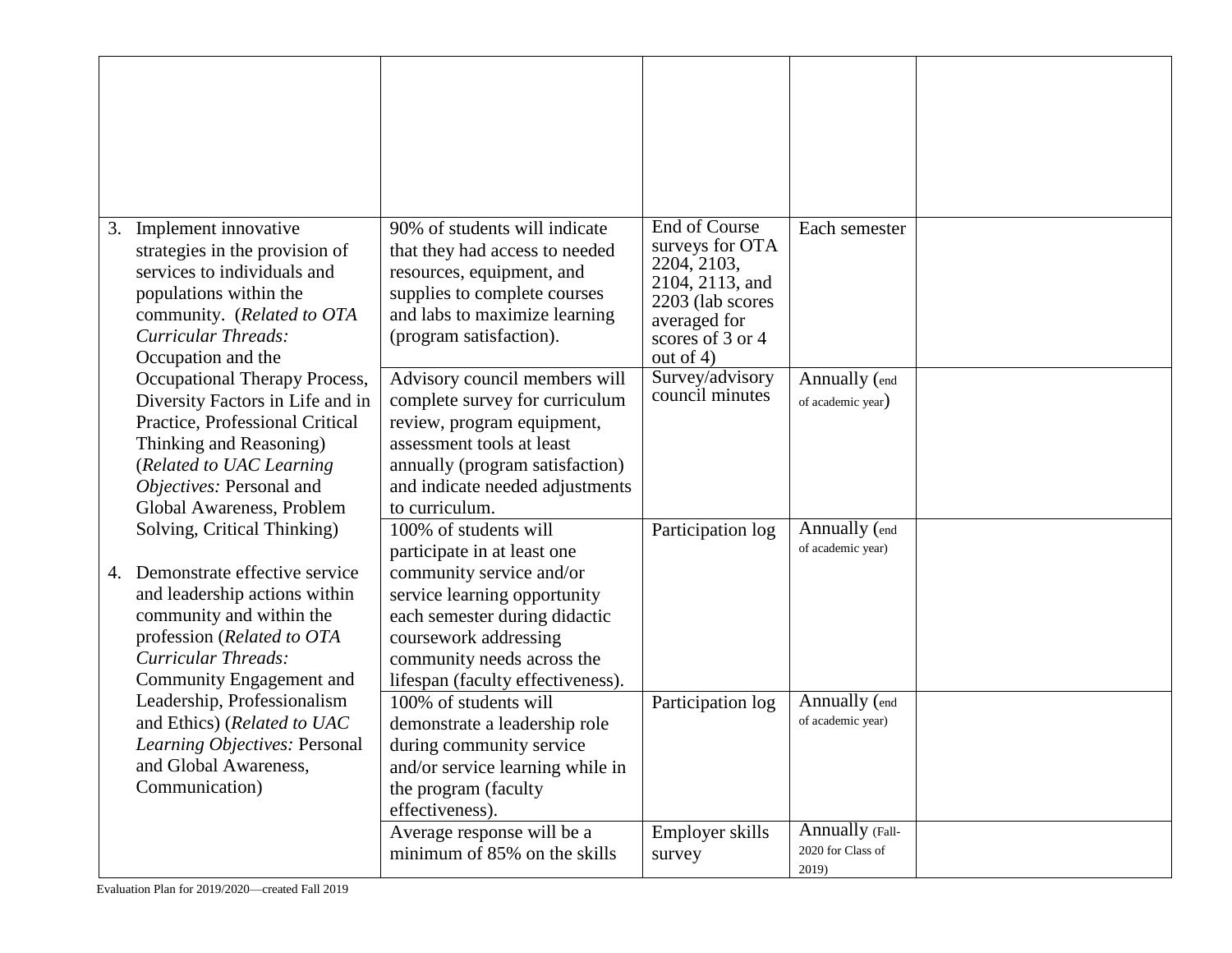|    |                                                                                                                                                                                                        | and leadership portions of the                                                                                                                                                                             | (Questions 14,                                                                    |                                                                    |  |
|----|--------------------------------------------------------------------------------------------------------------------------------------------------------------------------------------------------------|------------------------------------------------------------------------------------------------------------------------------------------------------------------------------------------------------------|-----------------------------------------------------------------------------------|--------------------------------------------------------------------|--|
|    |                                                                                                                                                                                                        | employer survey (graduate job                                                                                                                                                                              | 15, 16 of                                                                         |                                                                    |  |
|    |                                                                                                                                                                                                        | placement and performance as                                                                                                                                                                               | survey-                                                                           |                                                                    |  |
|    |                                                                                                                                                                                                        | determined by employer                                                                                                                                                                                     | responses                                                                         |                                                                    |  |
|    |                                                                                                                                                                                                        | satisfaction)                                                                                                                                                                                              | acceptable skills                                                                 |                                                                    |  |
|    |                                                                                                                                                                                                        |                                                                                                                                                                                                            | level for entry                                                                   |                                                                    |  |
|    |                                                                                                                                                                                                        |                                                                                                                                                                                                            | level practice)                                                                   |                                                                    |  |
|    | 5. Apply occupational therapy<br>interventions based on current<br>occupational therapy principles<br>and best practices. (Related to<br><b>OTA Curricular Threads:</b><br>Occupation and the          | 90% of students will rate at a 3<br>or 4 on the intervention sections<br>of both final Level II Fieldwork<br><b>Performance Evaluation Forms</b><br>(fieldwork performance<br>evaluation).                 | Level $\Pi$<br>Fieldwork<br>Performance<br>Evaluation                             | Annually (end<br>of academic year-<br><b>Class of 2019)</b>        |  |
|    | Occupational Therapy Process,<br>Professionalism and Ethics,<br>Professional Critical Thinking<br>and Reasoning) (Related to<br><b>UAC</b> Learning Objectives:                                        | Students will express an 85% or<br>greater satisfaction rate for<br>instructors/courses taught within<br>the program (program<br>satisfaction).                                                            | Student course<br>surveys (% of<br>rating rated<br>excellent or<br>above average) | End of each<br>semester<br>Fall 2019<br>Spring 2020<br>Summer 2020 |  |
| 6. | Problem Solving, Critical<br>Thinking)<br>Clarify and uphold the ethics,                                                                                                                               | Students will express a 90% or<br>greater program satisfaction rate<br>for the OTA program following<br>graduation (program                                                                                | Graduate exit<br>survey                                                           | Annually<br>(December, 2019-<br><b>Class of 2019)</b>              |  |
|    | attitudes, and values of the                                                                                                                                                                           | satisfaction).                                                                                                                                                                                             |                                                                                   |                                                                    |  |
|    | profession. (Related to OTA<br>Curricular Threads:<br>Professionalism and Ethics,<br>Community Engagement and<br>Leadership) (Related to UAC<br>Learning Objectives: Personal<br>and Global Awareness) | 90% of students will score their<br>ability to respond to changes in<br>occupational therapy and<br>healthcare at 4 or better<br>(program satisfaction, faculty<br>effectiveness).                         | Graduate exit<br>survey                                                           | Annually<br>(December, 2019-<br><b>Class of 2019)</b>              |  |
| 7. | Recognize and respond to<br>social, economic and political<br>factors that influence and<br>change occupational therapy<br>services and healthcare.                                                    | 90% of students will rate at a 3<br>or 4 on the Administering<br>Assessments sections of both<br>final Level II Fieldwork<br><b>Performance Evaluation Forms</b><br>(fieldwork performance<br>evaluation). | Level II<br>Fieldwork<br>Performance<br>Evaluation                                | Annually<br>(end of academic<br>year-Class of 2019)                |  |